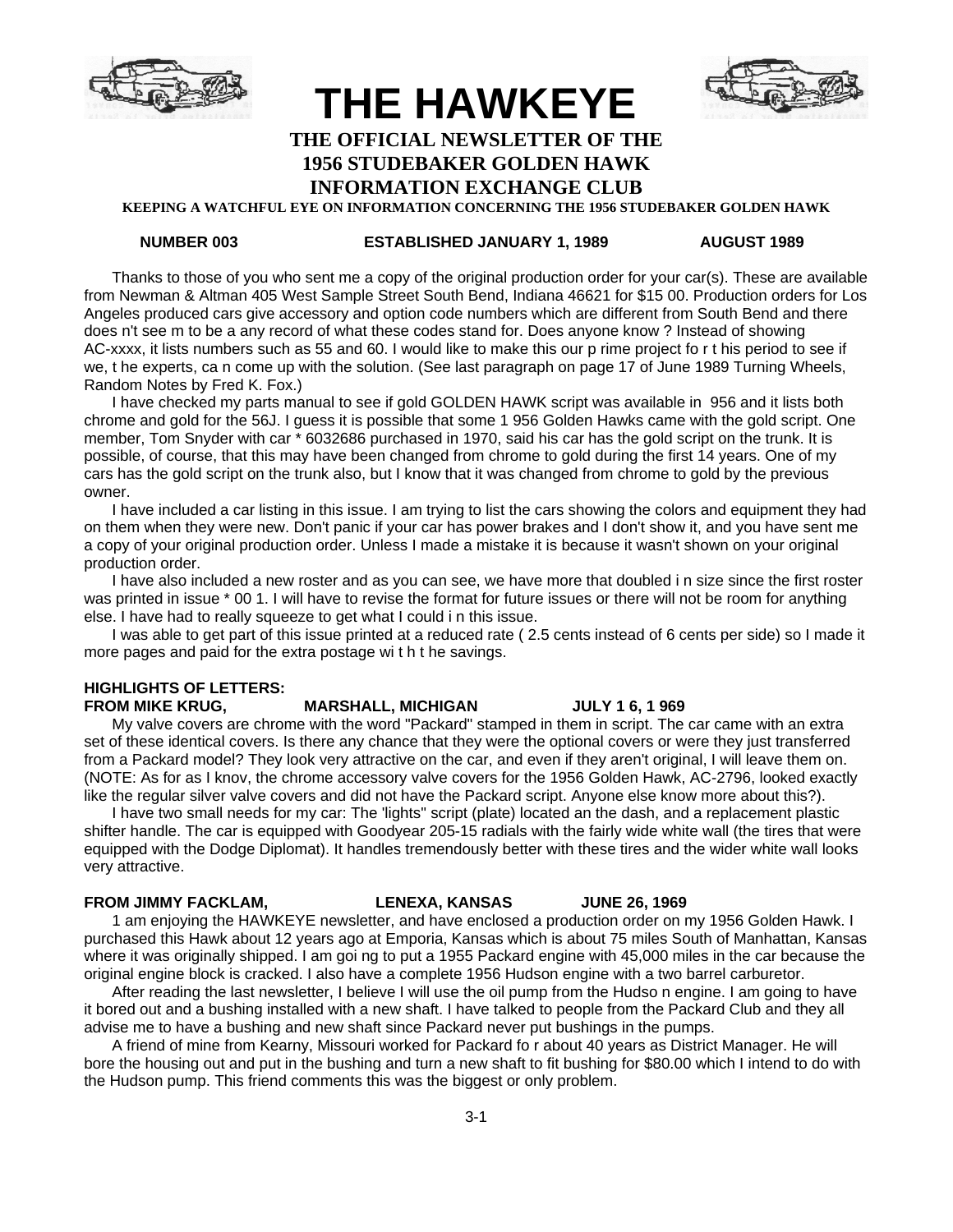#### **FROM JOE PARTON, JUNE 19, 1989 CARRIER MILLS, ILLINOIS**

Enclosed is a copy of the production order for our car. We have not had any trouble with the original lifters and the original oil filter decal is intact, but the steering wheel is in really rough condition.

We have gotten most parts we need from NAPA. Also, we need the short cast iron exhaust manifold extension that is on the driver side, that doesn't have the flanges broken.

#### **FROM JIM McKEE, JUNE 22, 1989 WEXFORD PENNSYLVANIA**

As promised, enclosed is a copy of the production order for my car. I reviewed the accessories on it against those you listed in the June '89 issue of THE HAWKEYE and was able to identify everything but AC2302. (NOTE: This was found to be the rear seat speaker kit.)

Also enclosed please find my check to help with expenses. The contacts I have made as the result of THE HAWKEYE have proven invaluable.

#### **FROM TOM SNYDER, JUNE 29, 1989 DYERSVILLE, IOWA**

My family and I just returned from our annual camping, boating, and nature photography trip up north, and I have many things in rough draft before me on many subjects.

In Rochester, Minnesota and points on North, leaded gas is almost nonn existent. Whichever stations had it were advertising in big letters at \$1.49 and up with no lack of business.

Please find 3 sheets describing my method of attaching door posts and body to frame. I hope they are not too difficult to understand.

I sold (very cheap) the dial for the automatic to one member as a result of the newsletter and now seem to have misplaced my overdrive cable. Hope someone can help.

I wanted to send a copy of our local paper from last summer about my Hawk and the local Studebaker dealer, but I evidently sent the last copy to Laurence Swanson. I bought this car in 1970 for \$80, and that was what it was! Since last summer it has been in my home town's Sesquicentennial parade, two show where Studebakers were not welcome, and the movie "Field of Dreams" filmed right here in Dyersville.

My 56 (6032686) had GOLD script on the trunk lid when I bought it (1970) and script on the front fenders. Hope my serial numbers agree with this or I have just added more confusion. (NOTE: Tom is the first person to indicate that gold trunk script came on he 56 GH.)

If you keep tripping 8 amp breaker, instead of replacing with 30 amp one, try freeing up heater otor or replacing. This can shut down a complete car at the most embarrassing time. Second, try cleaning the dash switches with WD-40. My instrument light switch was the culprit and this cured the problem.

Power brake units can still be on old (1950's) Cadillacs and the 1960' International Jeep type vehicles. The hole between the two pistons has to be cleaned out with a #22 wire, carefully! This helps the boost come close to Studebaker specs. The master cylinder is available from local auto parts stores for the above vehicles, also, and is a direct bolt-in.

Another small item to think about is the flexible brake hose from fram to rear axle. When mine went bad, it was impossible to find the correct thread size to fit the spliter on the rear axle. The splitter for the two brake lines on the axle can be replaced with a brass one from a 1955 Chevy with no problem and allows use of standard fittings.

Dream department: I have corresponded with some 1956 GH members and exchanged pictures. What do you think of having members who want to, **send a picture of their Hawk to me**. I am thinking of making a composite of 1956 GH's and maybe interesting some magazine in using it, or all, for ad same as T-Birds and Mustangs have. Ours is as beautiful and definitely deserves the exposure. Any \$ above expenses would help cover costs of mailing, or whatever.

#### **NEW MEMBER**

Wayne Leduchowski 385 Dunbeath Avenue Winnipeg, Manitoba R2K 0H2 Canada Phone 204-661-0897 Serial # 6031261 Engine # K1201 T-85 3 speed overdrive transmission Wayne's letter arrived a few days after I had the roster printed. Please add this information to your

roster and car list. Wayne is member # 47

#### **FINAL NOTES:**

- 1. Remember to send a list of items you want to see reproduced to Lewis Dandurand.
- 2. If you have a spare picture of your car, send it to Tom Snyder.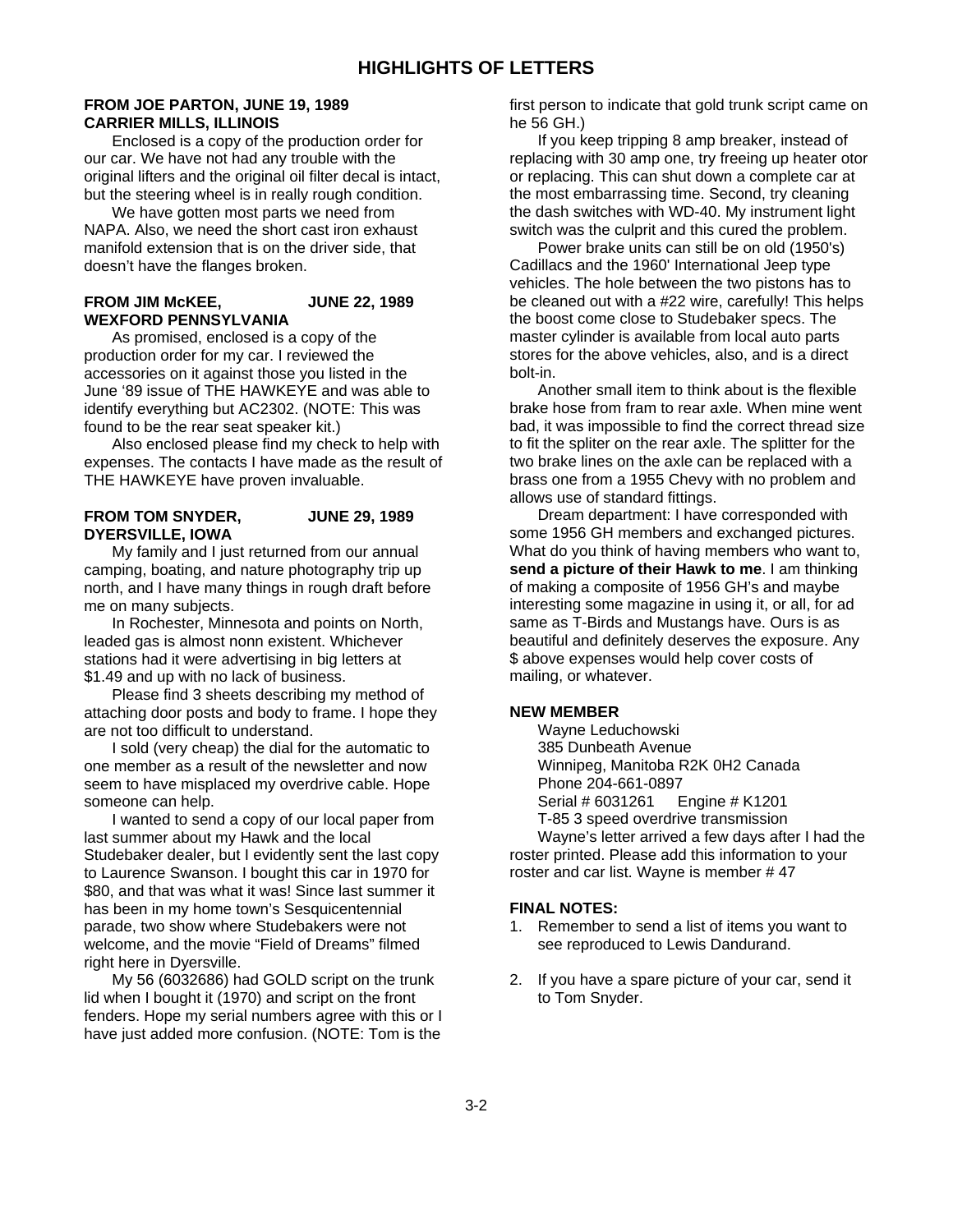Reference: Studebaker CK coupes 1953\*1964 Body to Frame supports

Page 1-Required pieces Page 2- Assembly

Assembly is easier with rocker panels off and front and rear fender at least loose at bottom.

Use 1/4"inch bolts liberally to attach 66 inch piece to body,both from above and from the side.

The rubber piece fits into the hollow Hinge pillar support with a little trimming with a hacksaw. The rusted metal should be trimmed away at the bottom to open up the bulkhead. Use of a carriage bolt allows it to be tightened without turning and expand the rubber for a very tight fit.

Assuming the wing out from the franc is reasonably solid., it is sandwiched between the welded brace and a 5 inch piece of flat iron. Use of at least two bolts keeps the brace from twisting.

## REAR BRACE

This brace fits best right behind what brace material is left in the original sub-floor box and directly under the brace inside the car when rear seat is removed. Use the old bolt holes but bolt through the brace inside. Remove the old tube the bolts go through and replace with the pipe. Use of round head bolts and heavy washers make the bolts disappear under the seat edge.

Because the old sheet metal braces may have wrinkled and settled you may have to Jack up the car body (using the 66 inch piece) before fitting the rear brace.

Finally; be sure to spray everything with a can of undercoat.

'This method has proved very durable., and does not look out of place. After 18 years my doors and windows line up and have stayed that way.

Tom Snyder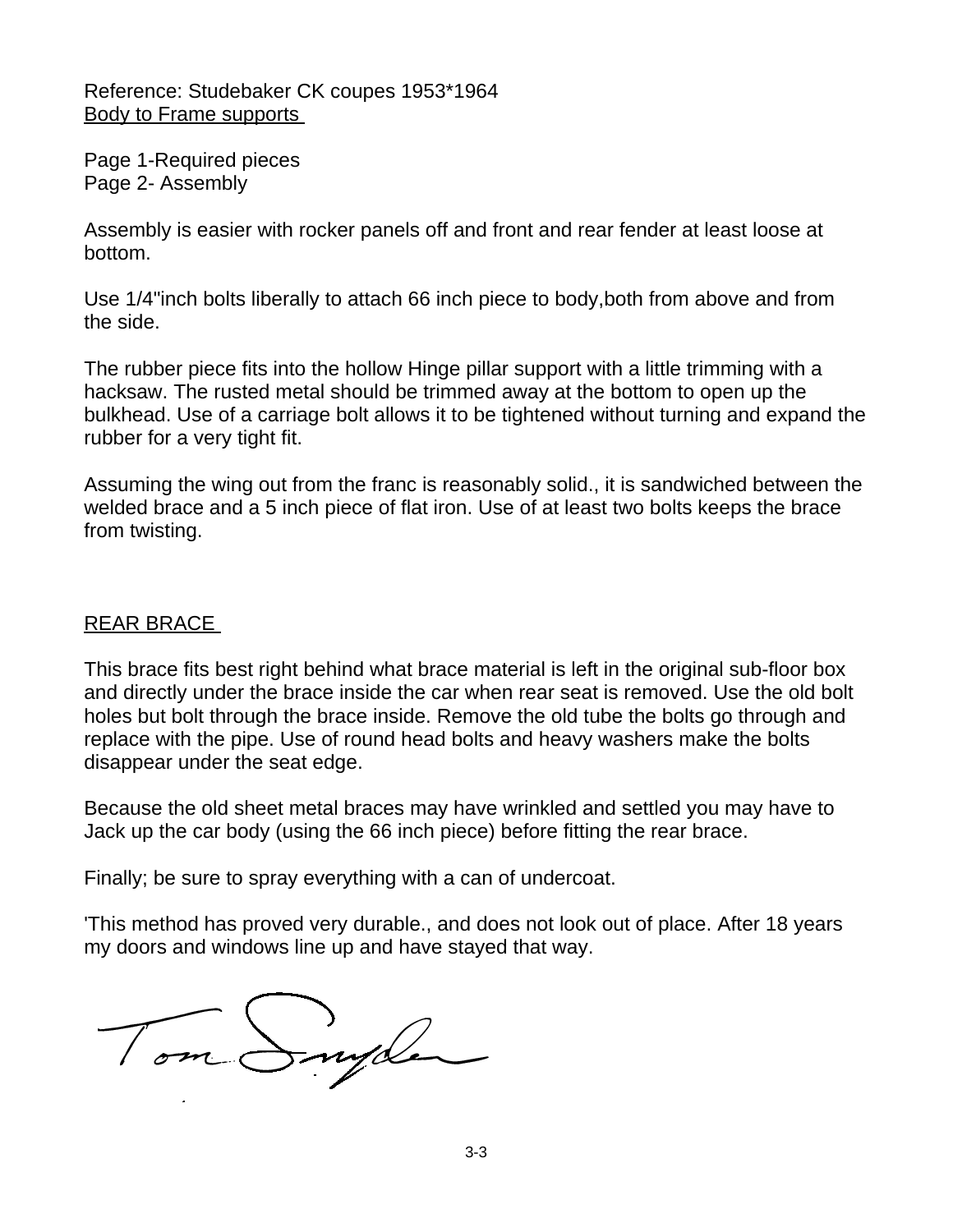

 $3 - t$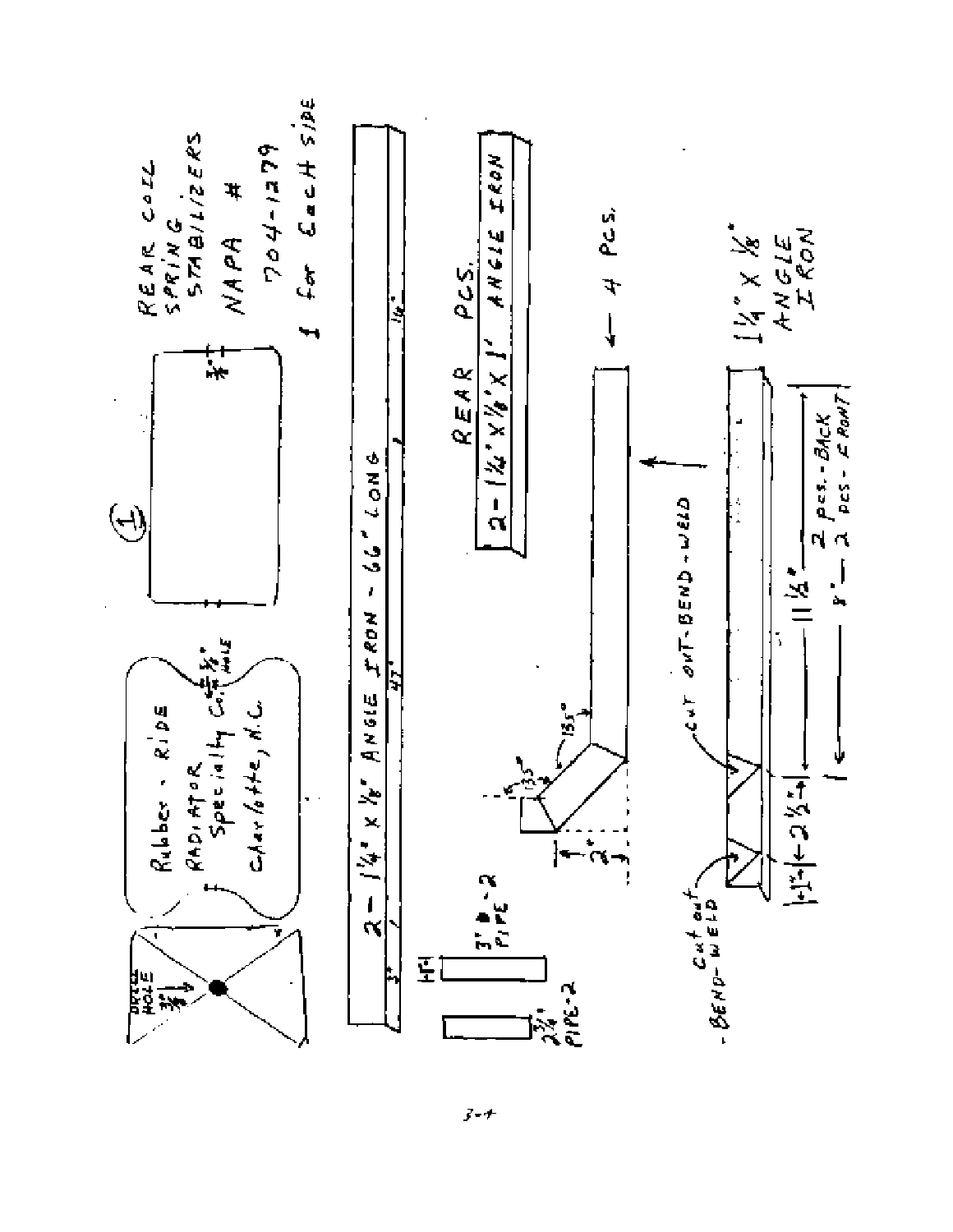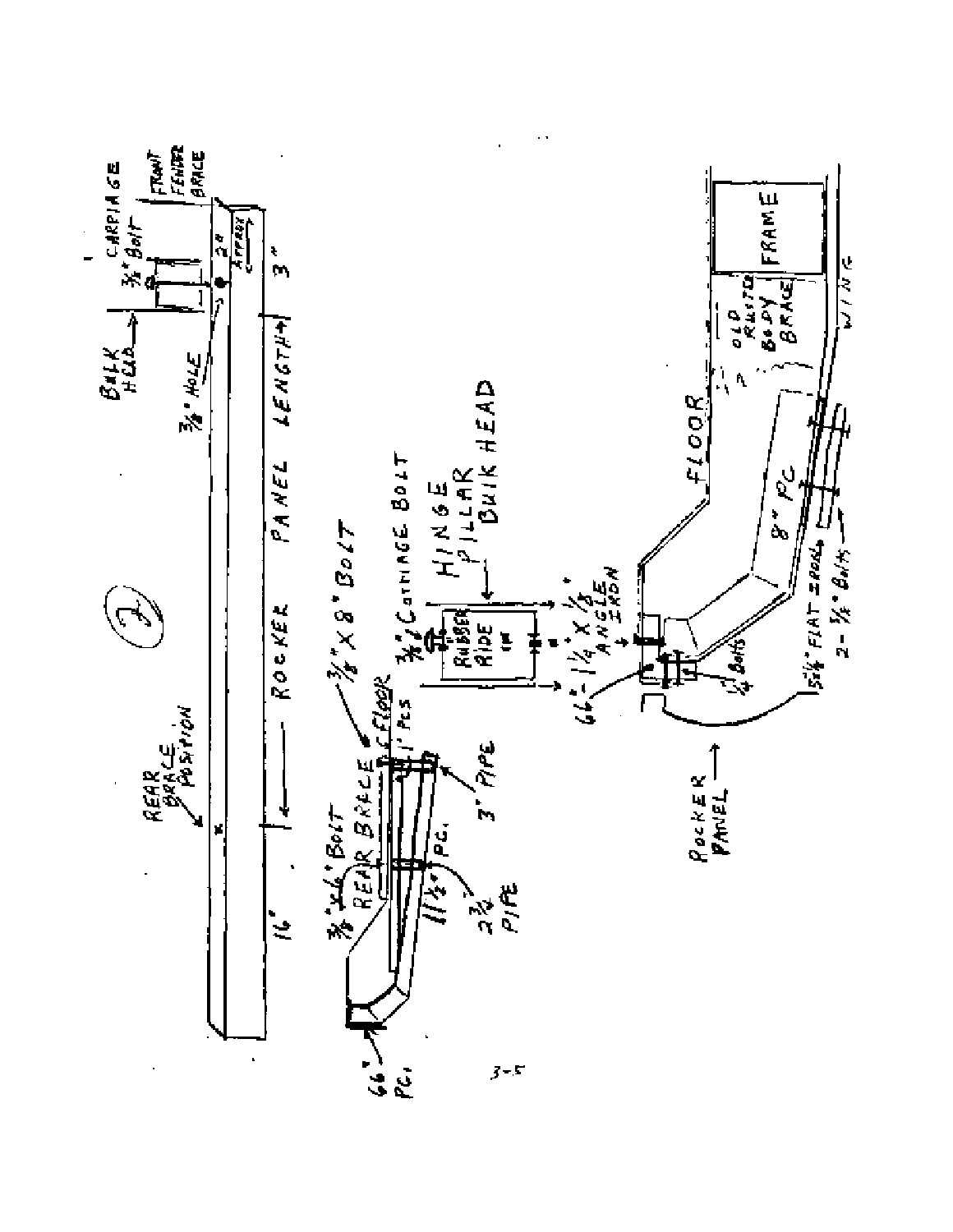### To: 56 Golden Hawk Information Exchange Club

Received the June news letter and was happy to see the wealth of info contained in the letter. The data as shown below provides info on what I have been involved with to keep my Studes "on the road".

Tires - I utilize 205/75RI5 radials on all my Studes (6). No problems have been noted on any of my 6 Studes.

Shocks - I utilize Sears No. 93792 gas shocks for rear shocks (56-62). One mounting end requires a bushing from old rear shock. The other mounting must be sleeved to the 7/16 in. bolt diameter. The length of the shock is identical to the original Stude shock (extended and collapsed lengths).

Packard Engine Motor Mounts - I rebuilt the unservicable Packard en- gine motor mounts by usin- pieces of !/2 in. thick hard rubber. I first removed the old rubber from the old mounts. I then welded a 1/2 in NF nut to the back-side of the mount (engine side). I then took two pieces of 1/2 in. thick rubber and glued them to the mount to obtain the required 1 inch thickness. I utilized a third piece of 1/2 in. thick rubber and cut it to fit the underside of the frame section at the frame steel motor mount area. A 0.080 inch thick piece of sheet metal was cut to fit the under side of the frame steel motor mount section and fitted 1/2 inch thick rubber piece. A 1/2 in. diameter NF bolt of the proper length is utilized to hold all the pieces to the frame mounting hole (see enclosed drawing of mount). The bolt goes through the 0.080 thick plate, through the 1/2 inch thick rubber piece at the under side of the frame, then through the frame to the motor mount to the nut on the backside of the motor mount. The bolt is screwed to the nut welded to the back-side of the Packard motor mount. My 56GH had regular 289 VS motor mounts when I purchased the car. Needless to say they were inadequate for the Packard 352 engine. The motor mount that I constructed seems'to work very well.

Ignition Components I use only Standard "Blue Streak" components including steel wire spark plug wires.

Tools.- Rear Axle Puller. I have fabricated an axle puller for removing the rear axles/bearing races from the Spicer 44 differ- ential/rear axle. The puller consists of a piece of pipe and a piece of steel. As shown in the drawing (Figure 1), the puller enables re- moval of the rear axle/bearing by simply tightening of the rear axle nut. The puller cost less than \$1.00 to construct. This tool has served me well.

Rear Brake Drum Removal. I utilize a PROTO 4001 for rear brake drum removal.

Front Wheel Bearing Race Removal. I utilize a large washer cut in two pieces which fits the brake drum/hub assembly inner hub and outer edge of bearing race. I use a lead pipe to drive against the washer sections thus driving out the bearing race. This method avoides gouges that might occur using a drift punch to remove races.

Body - Undercoating. I utilize Classic Enterprises GRIP 1000 under- coating for frame and body sections. This product seems to work well.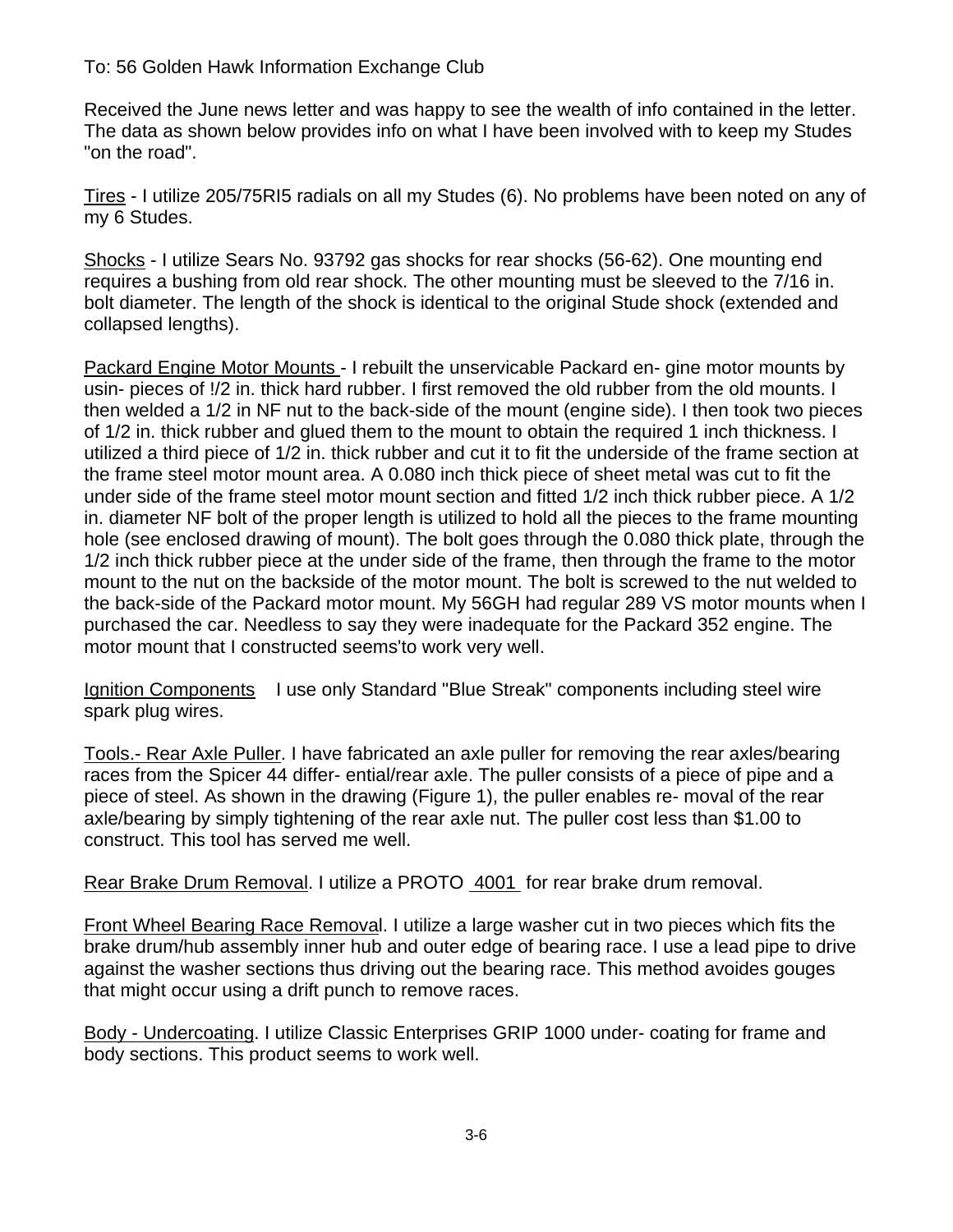Paint Primer. I utilize DP-40 two-part epoxy primer on all body sections prior to application of a primer-surfacer.

Jobs I Have Completed. - The following provides a listing of the jobs I have completed on the 6 Studes I own:

Front coil spring replacement (3 cars). Rear leaf spring replacement (3 cars). minor engine rebuild (I car). Three speed transmission overhaul (I car) Rear axle bearing replacement (2 cars). Engine replacement (I car). Body repair/paint (3 cars). Front end tie rod replacement (3 cars). Front end steering pivot shaft/bushing replacement (1) Pitman arm replacement (56GH). Engine/motor mount replacement (4 cars). Brake jobs (all). Disc brake rotor and caliper replacement Front wheel bearing replacement (3 cars). Carburetor rebuild (all). Clutch replacement (I car). Window regulator replacement (3 cars). Door hinge replacement (I car) Dash panel instrument replacement (2 cars) Seat upholstery Distributor replacement (2 cars)

Additional Data on my 56GH. There is no evidence that the front fenders of my 56J used any script or emblems. The trunk utilizes chrome script and chrome trunk emblem/lock. Both rear fenders had emblems (badges) identical to that utilized as the grill emblem for the 56GH. These were mounted at the rear of the rear fender ( 3 in. back of gas tank filler access door on left side). I too found pencil written names and numbers on the inside of my rear fender fiberglass fins.

Trouble Shooting Brake Problem This case involved one of my 62 Hawks. The car would occasionally loose all brakes. The brake pedal would go to the floor. The condition was intermittent and usually occurred when the engine was warmed up. After checks for wheel cylinder leaks, it was decided to replace the master cylinder. Problem occurred again. A second master cylinder was installed and the problem would reoccur after driving the car for 20 minutes. On one of the test drives, it was noted that the brake lights were on after the car was parked. This led me to believe that something was wrong with the brake light pressure switch for the brake lights. The pressure switch was replaced and no more problems occurred with the brakes. Because the brake light switch was mounted higher than the master cylinder, any leakage to the atmosphere would result in air being.allowed in the brake lines. Thus because air is compressible, pressing on the brakes would merely compress the air in the system) allowing the brake pedal to go to the floor (no brakes).

My Stude Involvement. I have owned Stud@es sincl 1953. 1 have not had a car in a repair shop in the last 17 years.

Claude 0. Sevon 10720 S.E. 290th St. Auburn Wash. 98002 Phone (206) 735-3127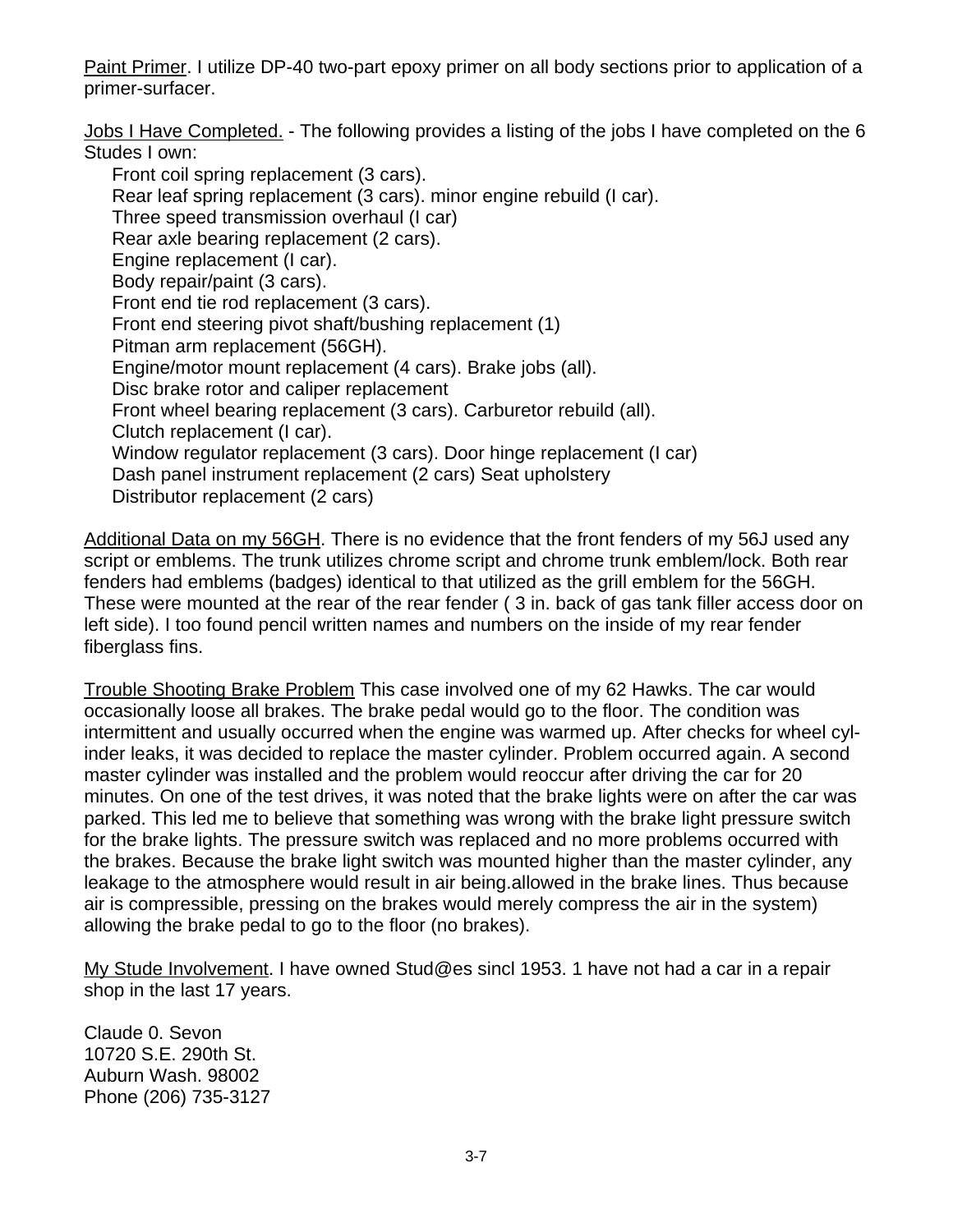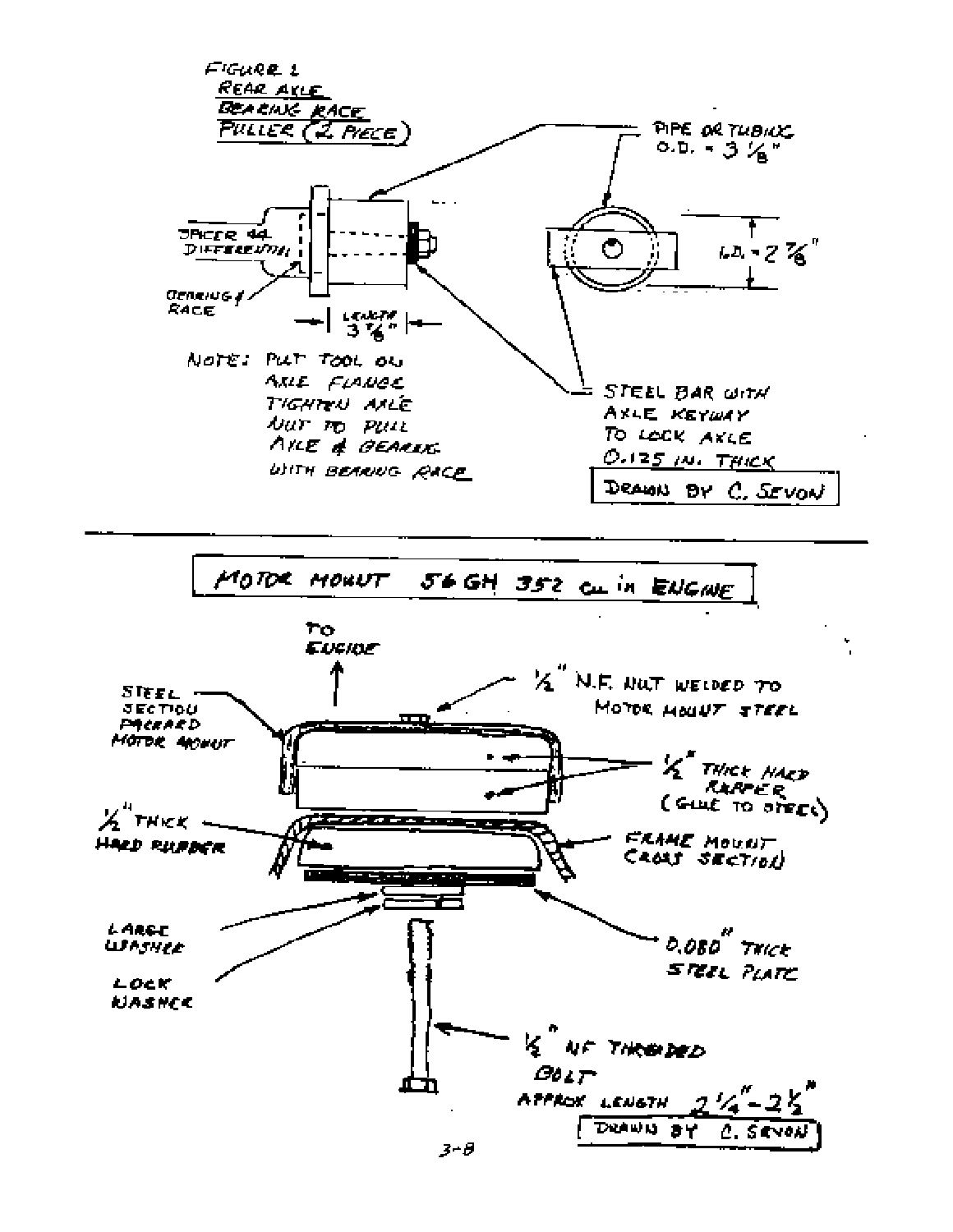**NEWS OF INTEREST:** Member Luther Jackson informs me that he is working on getting new steering wheels made. If enough of us are interested, we may be able to get a quantity discount. We need to find someone with a good, preferably new, steering wheel who is willing to let us use it for a pattern. Please let Luther know if you have a new wheel or are interested in buying one when they are made. The price will probably be over \$300 so don't write to him unless your are serious.

Luther also informs me that the starter solenoid shown in the interchange list in issue #001 was incorrect. He states (as did Joe Hall) that Echlin ST-103 should be used instead of Echlin ST-112 but is missing the 12 volt terminal. Please make this change to your interchange list.

Member Chuck Naugle told me that he tried to talk Dennis Lambert at Newman & Altman, into giving him a better price on production order copies in their slow time since had 5 cars. The answer was "we don't have slow time." It would have been nice to get a price bread, but that's the way life is. If you have several cars, I don't expect you to spend a fortune on getting production order copies unless you feel it is worth it.

**The Following letter by Ed Thomas** of Webster Groves, MO appeared in Old Cars Weekly. I loved the outcom and I thought you would like to read it also, with all due respect for the Plymouth Fury. Ed's letter follows:

#### **GOLDEN HAWK VS FURY**

Dave Druicy's Feb 23 column on Furys brought to mind an incident I thought might be of interest to your readers.

In 1956 there were sports car races being held near Coffeeville, Kan., on an old airstrip remaining from WW-II. I was there watching all kinds of sports cars in various events. The announcer that day was using the flad bed of a farm truck as his stage. Beside the truck sat his new Plymouth Fury.

The announcer tried to keep the audience interested with various bits of information relating to racing. Between two events, he had something special to announce. There was a fellow in the crowd who had a Studebaker Golden Hawk and he'd encountered another fellow who had a Plymouth Fury. They had done a certain amount of bregging about the relative power and speed of their respective ars until it turned into a challenge of a drag race. There was a quarter-mile strip marked off that was used on weekends by local dragsters.

The announcer could hardly contain himself, he was so excited about this added event. It was going to do him good to see this Hawk owner eat his words. He couldn't imagine anyone challenging a Fury - right there in front of a large audience. He laid it on thick - too thick as it turned out.

The cars were warmed up, lined up, and someone gave the signal. They were off amid smoke and burning rubber. It was no contest. The Hawk embarrassed the Fury by a large margin.

The announcer quieted down a bit, but began making excuses for the Fury. "Perhaps it wasn't in tune" he said, or "perhaps it was the driver." His coworkers on the stage began to tease him and then egg him on. "If you don't think that was a fair race, let's see what yours will do", they said.

The audience had temporarily lost all interest in sports cars. The announcer finally accepted the challenge, handed the mike to someone elxe, and got off the stage. He drove his Fury around the track a few times for a warm up. The he lined up with the Hawk. The driver was more than willing to accept another challenger. The race was over in seconds. It ended much like the first one.

The announcer parked his car, climbed back onto the truck and finished announcing the feature races of the day - no more bragging about the Fury.

This is not to put down the Fury. It was a fine powerful car and I've always been a MoPar fan, but this wasn't its day. I've often wondered iff the announcer went out the next day and traded cars.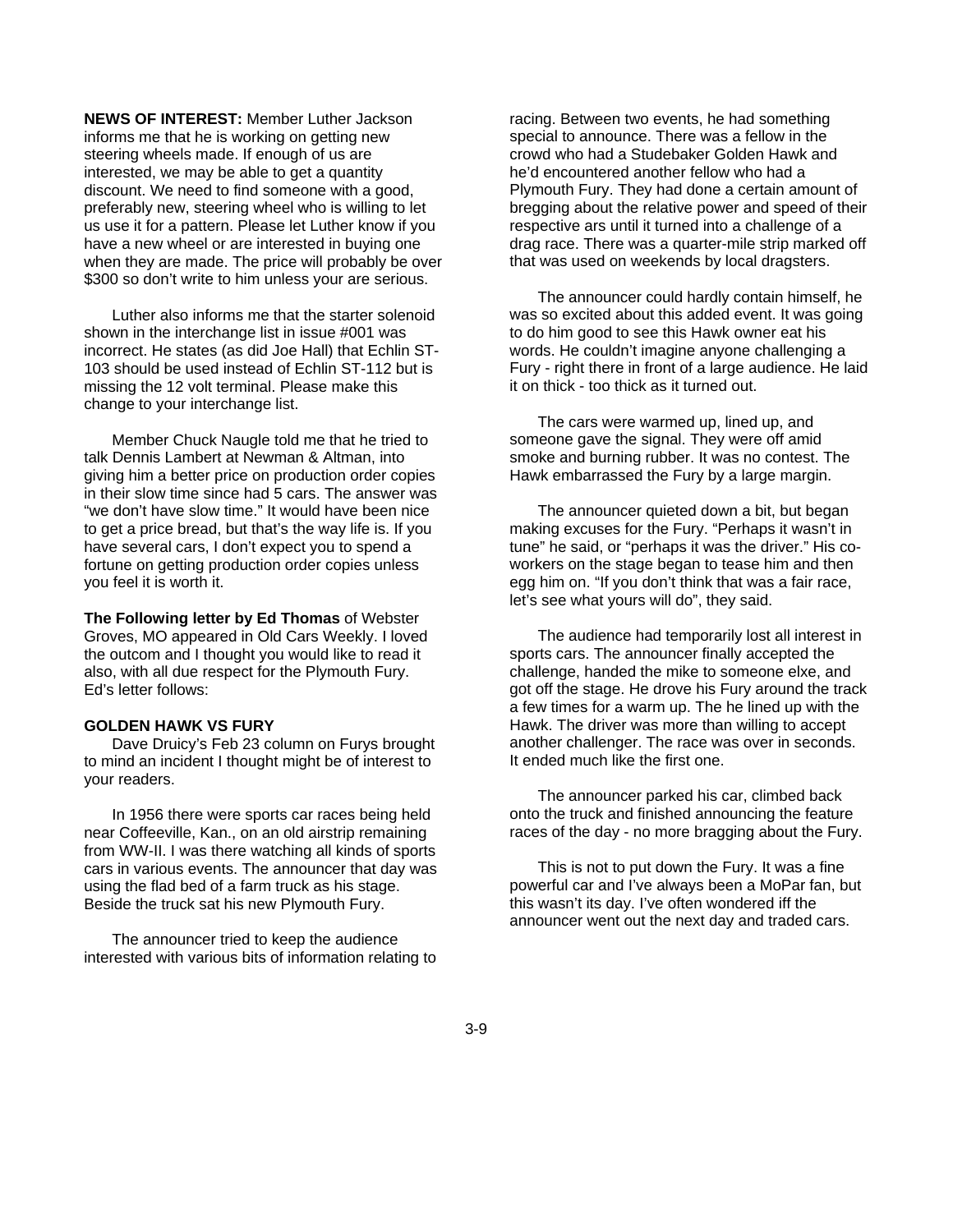'udebaker-

AR SERVICE LETTER



NUMBER 936 DATE May 22, 1956

SUBJECT ENGINE OIL PUMP RELIEF VALVE TUBE KIT FOR CORRECTION OF HYDRAULIC VALVE TAPPET LETDOWN - 58J GOLDENHAWK

Hydraulic valve tappets that intermittently become notsy at idle speed or at speeds of 40 to 60 M.P.H. after the oil gets hot in most cases has been caused by air getting into the oil pump and gallery thereby interrupting the oil supply to the tappets.

To prevent this condition, engine oil pumps for production have been revised to include a threaded plug in the open end of the bore for the oil pressure relief valve and spring. This threaded plug also acts as a retainer for the oil pressure relief valve and spring. This revision began with engine production of April 10 with the following engine numbers:

> K-1638 with Ultramatic S-4063 with Overdrive

For Service, we have released an engine oil pump relief valve tube with attaching parts which can easily be installed on the oil pump in place of the relief valve spring retainer. The small end of this tube points downward into the oil in the oil pan thus preventing any air being drawn in past the relief valve. This engine oil pump pressure relief valve tube kit is identified as part number 6484613 and may be procured on order from your parts warehouse. In every case where intermittent hydraulic valve tappet noise is encountered on cars with engines before Nos. K-1538 and S-4063 this kit should be installed. Where the car has been in service less than 12 months or 12,000 miles, we will honor your claim for parts and 3.3 hours labor per car for installation.

### TUBE INSTALLATION

- 1. Remove oil pan and pump assembly.
- 2. Remove cotter pin from oil pump relief valve and discard relief valve spring retainer.
- 3. Check relief valve for being free, it should fall back and forth from its own weight. Clean up with crocus cloth if necessary to free up valve.
- 4. Enlarge the cotter pin hole by drilling through with a  $5/32$ " drill. Be sure to wash the oil pump thoroughly after drilling.

ã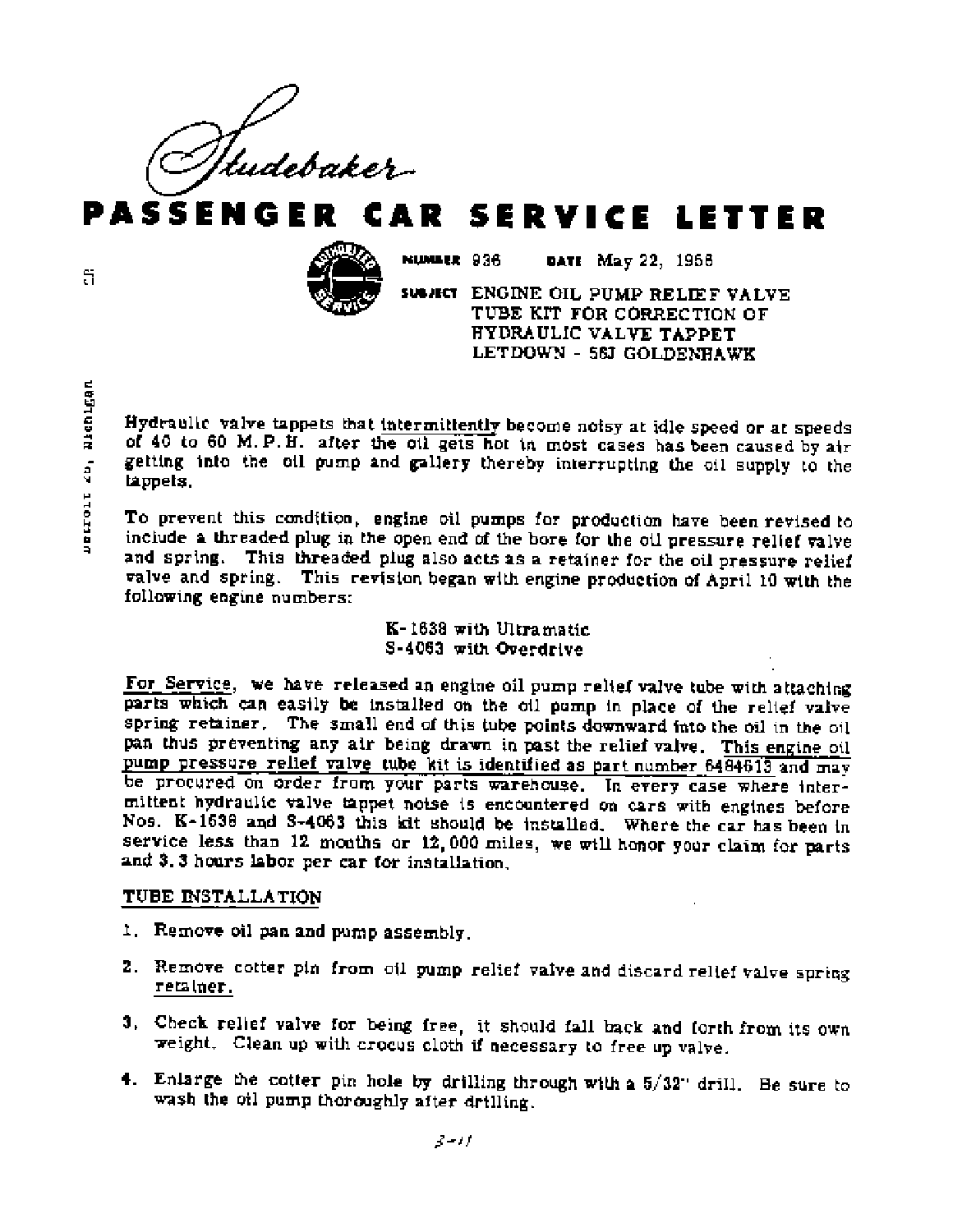

Fre.



The installation instructions are as follows:

- A. Remove the rocker covers and remove rocker shaft bolts. Lift off the rocker shaft and lever assemblies.
	- $3 12$

5. Install the relief valve and spring. start the flanged end of the tube in the housing with small end of tube pointing downward. (Toward bottom of pump). (See Fig. 1).

Carefully drive the tube into the housing with the back side of flange just past the cotter pin holes. A tool can be made up locally for driving in the tube by using a small steel sleeve that will fit in the relief valve opening and cutting a slot in the side of the sleeve so it will straddle over the bend of the tube.

Drive a roll pin in each side of the cotter pin hole with their inner ends. just touching the tube to hold it in place.  $(See Fig. 2)$ ,

Make sure the float operates freely before reinstalling the pump and oil pan.

6. If the oil pan screw holes do not line up when installing the pan, cut  $1/4$ " off the rear roll pin with a hack saw and bend the lower end of the tube inward and forward slightly.

When installing the oil pump tube kit on cars with engines prior to K-1150 and S-2064, the valve spring baffle kit Part No. 6484396 should be installed. This is important for oil consumption control as notsy tappets will develop if the oil level gets too low. At the same time the possibility of oil fouling of spark plugs will be greatly reduced or eliminated.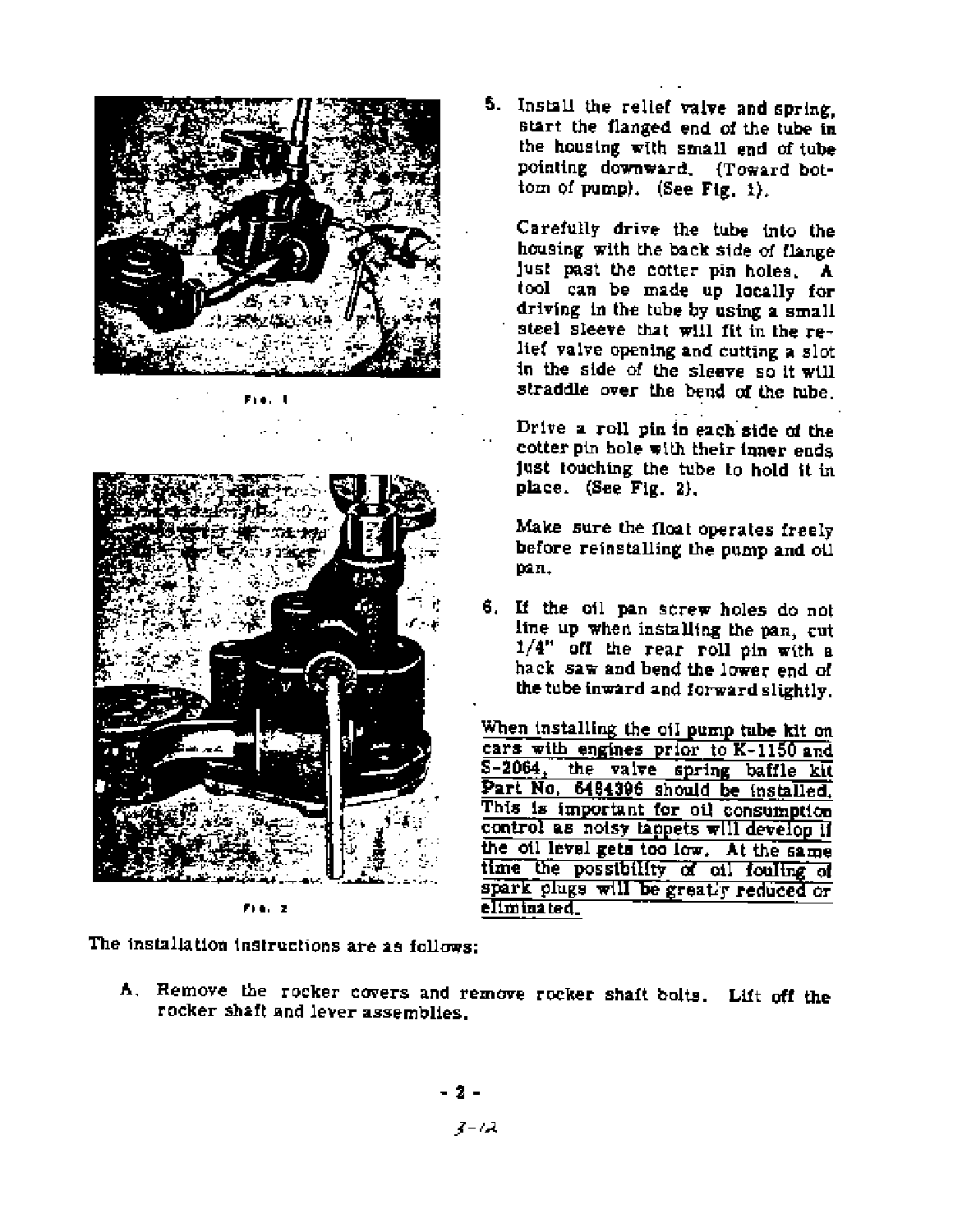

 $F(6, 3)$ 

B. Position the baffles on rocker assembly, lining the bolt holes on baffle with bolt holes on rocker  $brackets.$  (See Fig. 31. Replace rocker assembly on cylinder head. Replace the rocker shaft bolt lockwasher with the square type lockwasher. Install the rocker shaft bolts, make sure the push rods are

in the sockets of the levers and torque tighten the rocker shaft bolts 55 to 60 ft. lbs. Be sure the square lockwashers do not turn with the bolt, as the baffles might be distorted.

- C. Check clearance between the baffles and the valve springs. If touching, hend the baffle away slightly with a screwdriver. Install the rocker cover using new gasket.
- D. Do not remove the intake valve rubber oil deflectors.

In all test cases thus far where we have installed the oil pump tube kit, intermittent tappet noise has been corrected. However, if after the installation of the oil pump tube kit, tappets continue to be intermittently noisy, the probable cause then is an excessive oil leakage past the camshaft thrust plate or main bearings causing low oil pressure in the gallery. Under such circumstances you should --

a. Test the oil gallery pressure at the 1/8" opening in the left cylinder head that supplies oil to the oil filter and at the corresponding 1/8" opening at the rear of the right cylinder head.

The gallery pressure should test 6 to 10 lbs. at 400 RPM with hot oil.

- b. If the gallery pressure is below 6 lbs. at 400 RPM, install a new camshaft thrust plate, part number 6480918, and spacer, part number 6480917. The new thrust plate and spacer provides intermittent oil feed to the timing chain instead of a steady feed, resulting in a higher gallery pressure.
- c. If the preceding corrections are not 100% effective, we recommend replacing the main bearing shells to obtain a minimum bearing clearance of approximately .001".

- 3 -